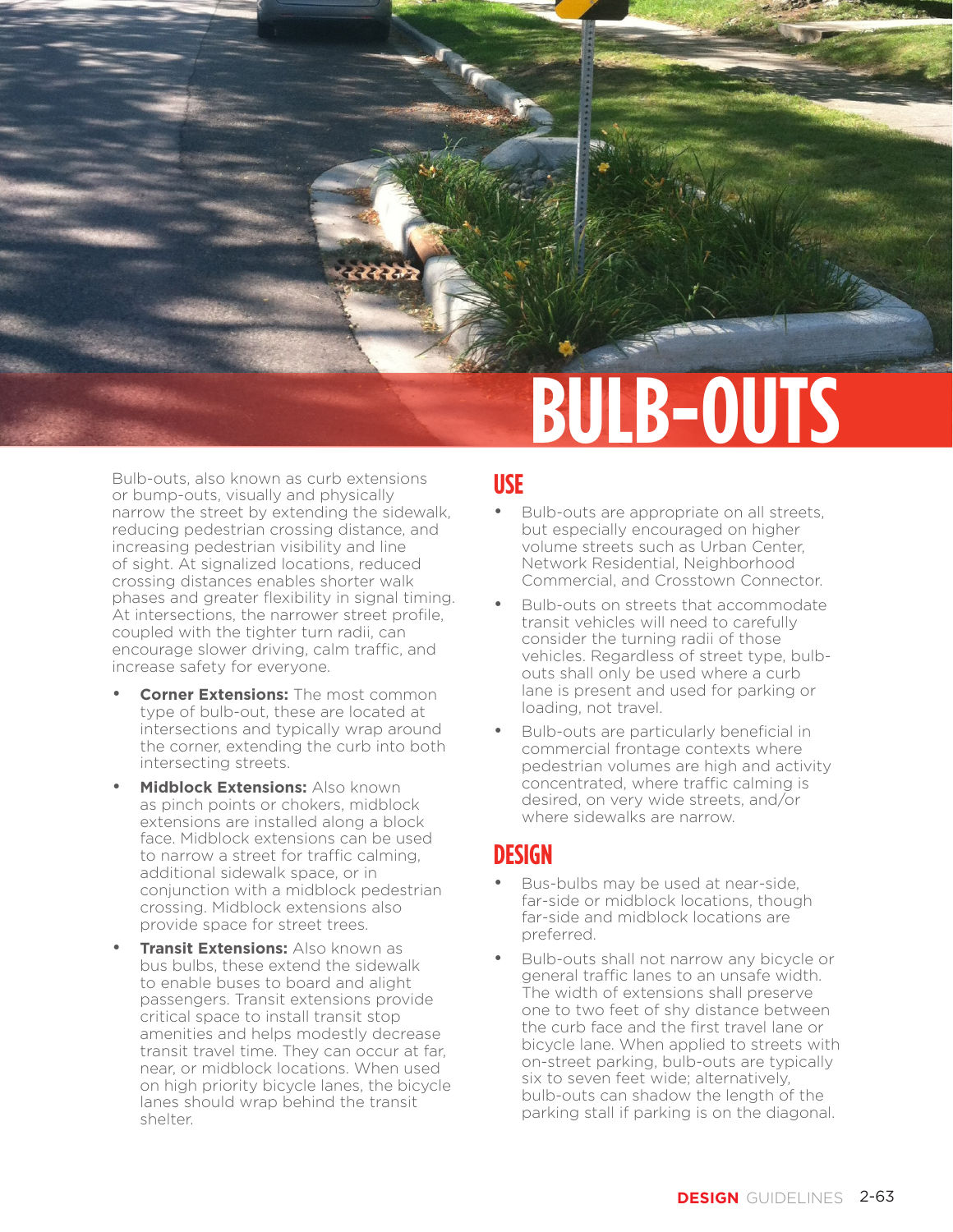- Corner or midblock extensions with crosswalks shall be at least as wide as the crosswalk, and ideally extend to the stop bar. The curve of the extension must fit outside of any crosswalks.
- Bulb-outs are intended to narrow pedestrian crossing distance and slow traffic speeds. To accomplish this, maintain tight turning radii no greater than 20 feet. The effective turning radius may be wider.
- At corners with turn restrictions, use the turning radius of the extension to make the turn more difficult, ensuring that transit vehicles or through-traffic are not delayed by motorists turning. Where vehicles may be expected to mount the curb during turning, a thicker concrete section should be used to ensure durability.
- Bulb-outs shall have a 45-degree return to the street.
- Fire hydrants should be located in bulbouts, if present.
- Combine bulb-outs with stormwater management features, such as rain gardens, trees, landscaping, or bioswales, to absorb and collect rainwater and reduce impervious surface area. However, green infrastructure in curb extensions should not create safety hazards for pedestrians.

**Bulb-outs with green infrastructure** should not be located on streets with more than 5% slope.

# **OPERATIONS AND MAINTENANCE**

- Bulb-outs can be a temporary installation, using low-cost materials such as paint, bollards, and planters. This may be useful for a location where a more expensive installation may not be warranted, or as a trial for a permanent solution. Temporary extensions, defined by rubber curbing, flexible posts, or similar, should be removed in winter months to facilitate snow removal.
- All green infrastructure applications in bulb-outs should have well developed and committed maintenance plans prior to installation.
- Bulb-outs may make snow removal and/ or street sweeping more complicated, though special equipment should not be necessary if they are designed with return radii adequate to accommodate snow removal and sweeping vehicles.

# **SPECIAL CONSIDERATIONS**

- Any street furniture or landscaping in a bulb-out shall maintain clear pedestrian accessible routes and access to ramps. Any objects located in the extension such as furnishings or landscaping, must not interfere with corner sight triangles.
- Bulb-outs are an effective way to restrict parking near intersections and maintain or increase visibility at corners. Consider making the extension at least 20 feet long, to prevent motorists from parking within 20 feet of an intersection. However, if trees are planted in a bulbout, ensure that sight distances are not impacted at intersections.